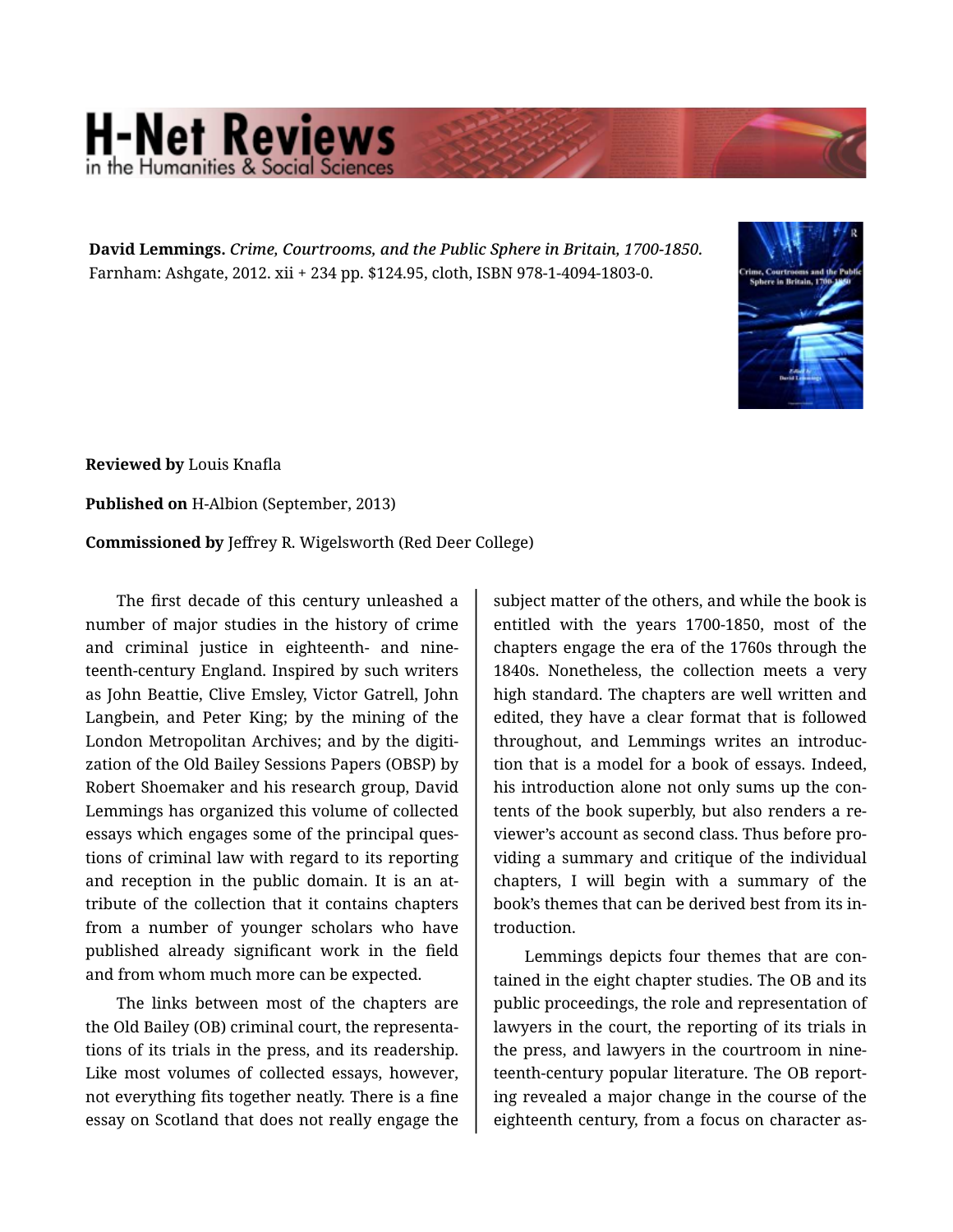sessment to more complex decision making where there was more credible evidence, and commercial crime becoming prominent with pub‐ lic justice "unforgiving." The appearance of de‐ fense counsel in the reports reveals a spike in the late 1770s, earlier than others have noted. This was due to the City's drive for more accurate and fuller reporting in pamphlets as publishers pre‐ ferred the commercial prospects of exploiting counsel, such as William Garrow and Thomas Er‐ skine, while the City feared their power in favoring the "wrong" side. Indeed, the best criminal ad‐ vocates became storytellers as virtuoso perform‐ ers long before the Prisoners' Counsel Act (1836) allowed counsel to address juries. One of the use‐ ful features of the chapters is the attention given to the major organs of reporting, including the *Se‐ lect Trials* of the era 1718-64, the OBSP from 1674, and the Sunday press reporting in *Lloyds Weekly Newspaper* from 1843. It is the OBSP under direc‐ tors Emsley, Tim Hitchcock, and Shoemaker that has captured the imagination of the academic profession and is now reaching into popular tele‐ vision series. While it would have been useful to have an account and critique of this key source, readers will benefit from the insights throughout the work. The final theme is lawyers and the courtroom, where considerable attention is given to the pilloring of lawyers and the savage carica‐ tures of London police magistrates. What is inter‐ esting here is that as the number of capital con‐ victions and executions declined over the course of the era, press coverage increased to whet the appetite of readers as trials became reported as one-sided, culprits were depicted as obviously morally defective and guilty, jurors were shown as bystanders in the interplay between lawyers and judges, and broadsides encapsulated such sto‐ ries that sold in the millions of copies.

These themes are concluded with an intro‐ spective on Jurgen Habermas and the public sphere, where its health depends on the quality of discourse and quantity of participation--in other words, productive argument that is heteroge‐

neous and respects merit. Lemmings argues that public interest in trials after 1780 gave journalism a symbiotic relationship with popular theater. While the journalistic reports were better than those of an earlier age, the effects on public opin‐ ion were perhaps "deleterious" (p. 20). An ap‐ petite developed for real life. To borrow the phraseology of E. P. Thompson, to witness justice as the rule of law was an organic part of English popular culture, and it may well have reached its zenith in this period. If there is one overriding theme in the book, it is this interplay between the lives of the criminally accused and the rule of law that was sketched out in the London printing presses and absorbed by its readers with increas‐ ing interest that engaged conversation throughout the country.

Since few essay collections have all of their chapters reviewed, I am taking the liberty here of providing a succinct assessment of each in the or‐ der in which they occur in the book as each essay deserves mention. "Trials in Print" by Esther Snell examines narratives of rape trials in the OBSP 1720s-80s, with most from the 1760s-80s. The un‐ derlying theme is the conflict between the publicity of the crime needed by the court and the priva‐ cy needed by the prosecutor. The challenge was for the court to attain disclosure and to maintain the victim's privacy, especially before an all-male jury. Cross-examinations were intimidating, and the courtroom environment for women was hos‐ tile with misogynist sentiment. Young girls were often not allowed to give evidence. The accounts in the OBSP were very personal and revealing (of‐ ten "salacious"), and medical practitioners were often called in to testify to the anatomical evi‐ dence. The chapter is riveting, and begs one to question this century of "Enlightenment" where attention to the decline of capital punishment has obscured the victims.

"'Useful and Entertaining to the Generality of Readers'" by Andrea McKenzie provides an inci‐ sive analysis of the *Select Trials* 1718-64. Based on

2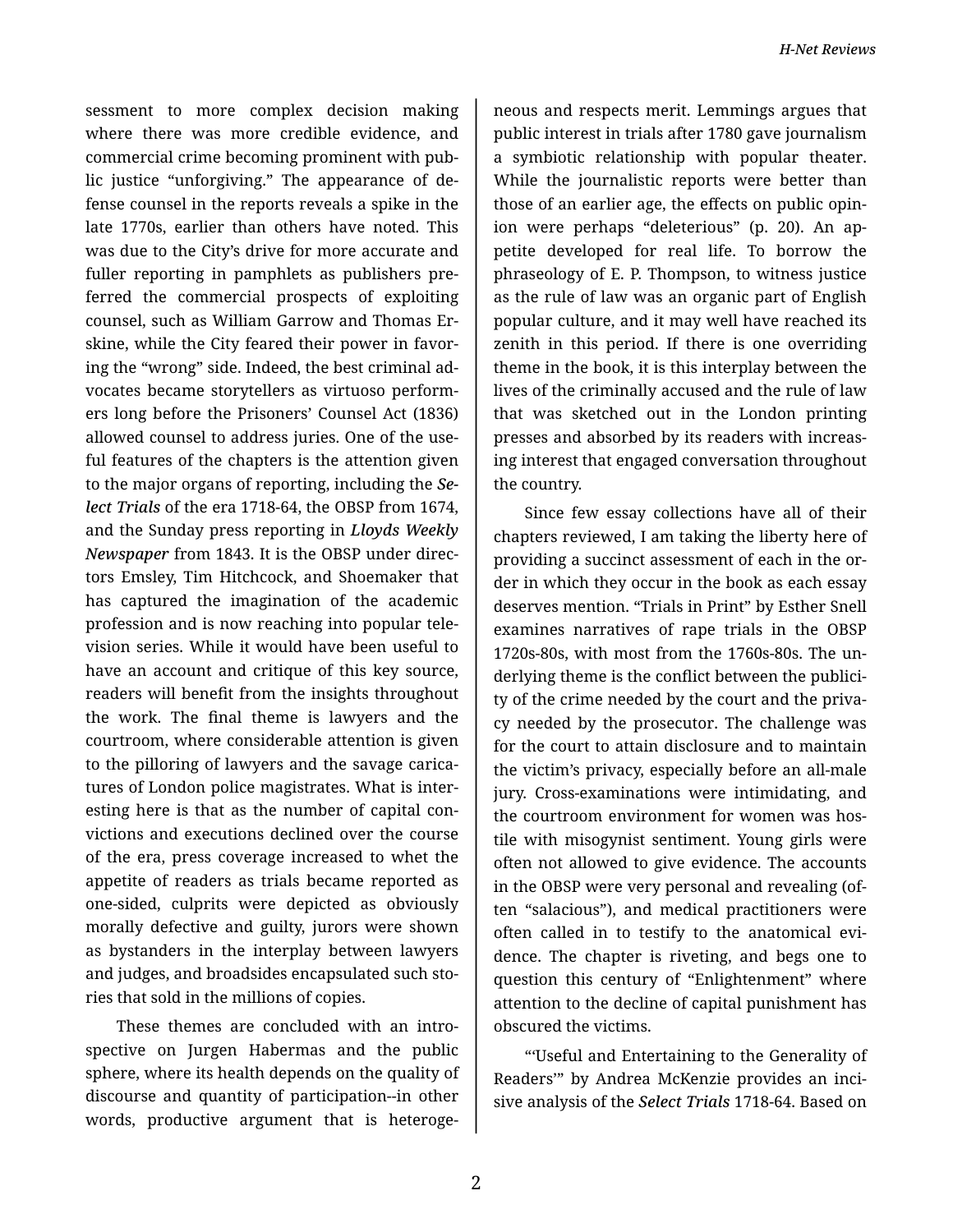the four-volume series of *Select Trials* published from 1718 to 1764, which highlighted some of the most notorious crimes of the era, this essay shows that over 81 percent of OB trials were for theft. As in prior centuries, the "character" of the accused was prominent in the trial, many of which took on the role of sentencing. But unlike earlier cen‐ turies, there were few partial verdicts. By 1764, the major interest was in capital crimes (89 per‐ cent), of which 73 percent of the criminals were executed (pp. 64-65). Unfortunately, a chart in‐ cluded in the essay has three barely distinguish‐ able shades of grey, making it difficult for the reader to see the differences (p. 61). In addition, with a long tradition of broadsides from the late sixteenth and seventeenth centuries, it would be interesting to assess how different the portrayals of the eighteenth century were from those of the earlier era which often were set pieces borrowed from one another.

In "Representing the Adversary Criminal Tri‐ al," Shoemaker offers a revealing digest of lawyers at the OB 1770-1800. Making effective use of major works by Beattie, Simon Devereaux, Stephen Landsman, and Langbein, Shoemaker shows what those responsible for the *Proceedings* (which were licensed by the City of London) de‐ termined what readers should be told, primarily cross-examining witnesses and marginalizing the roles of judges and juries. He documents how the editors, reluctant to report the participation of de‐ fense counsel at the height of radicalism in the City in the early 1780s, engaged the public fasci‐ nation with the lawyer Garrow apart from a back‐ lash in 1790-92. This was the golden age of de‐ fense counsel in the court their presence rising from about 5 percent in 1770 to over 25 percent in the 1790s (p. 81). The City's later fear of what it had unleashed was tempered by the press in mak‐ ing subtle changes in language and "bleaching out" legal detail (p. 89).

Devereaux provides a fascinating account of the interplay of barristers and actors in the eigh‐

teenth and early nineteenth centuries in "Arts of Public Performance." Based on a wide and chal‐ lenging array of primary and secondary works, the essay focuses on the concurrent and cross-fer‐ tilizing developments at the criminal bar and on the stage. By 1800, there was an interplay of ac‐ tors and lawyers in the provincial assizes, and the author shows how the two professions studied and learned from one another at the OB in the early nineteenth century. Devereaux juxtaposes David Garrick's popularization of the technique of "naturalistic performance" (making theater out of the courtroom) in the early nineteenth century (with Garrow's representative of the real human being portrayed in the courtroom (p. 117). He also gives a fascinating discussion of the role of phys‐ iognomy. The interesting question is whether it was justifiable for a counsel to picture his accused as innocent when he knew he was guilty--a point highlighted in the TV Series *Garrow's Law*.

"Negotiating Justice in the New Public Sphere" by Lemmings is a two-fold study of the courts and the press in the early eighteenth centu‐ ry. The first is of the trials presented in London newspapers between 1719 and 1720. He expands his law and order dialogue between the govern‐ ment and public opinion from his earlier work, including his coedited book with Claire Walker (*Moral Panics, the Media and the Law in Early Modern England* [2009]).[1] His major interest is in the representation of a trial "as a selective and emotional discourse of government" to legitimize its authority (p.120). Lemmings reveals how much more we learn of the crime, the alleged perpetra‐ tor, and the context from newspapers rather than the OBSP. His second study is of Scottish newspa‐ pers in the same period. Crime reporting in Scot‐ land differed from reporting in England. Lem‐ mings's main contribution is his argument that while the press was deferential generally to the courts, its reporting (especially in England) en‐ abled a public negotiation with government about the administration of criminal law, bringing a more informed general public into that conversa‐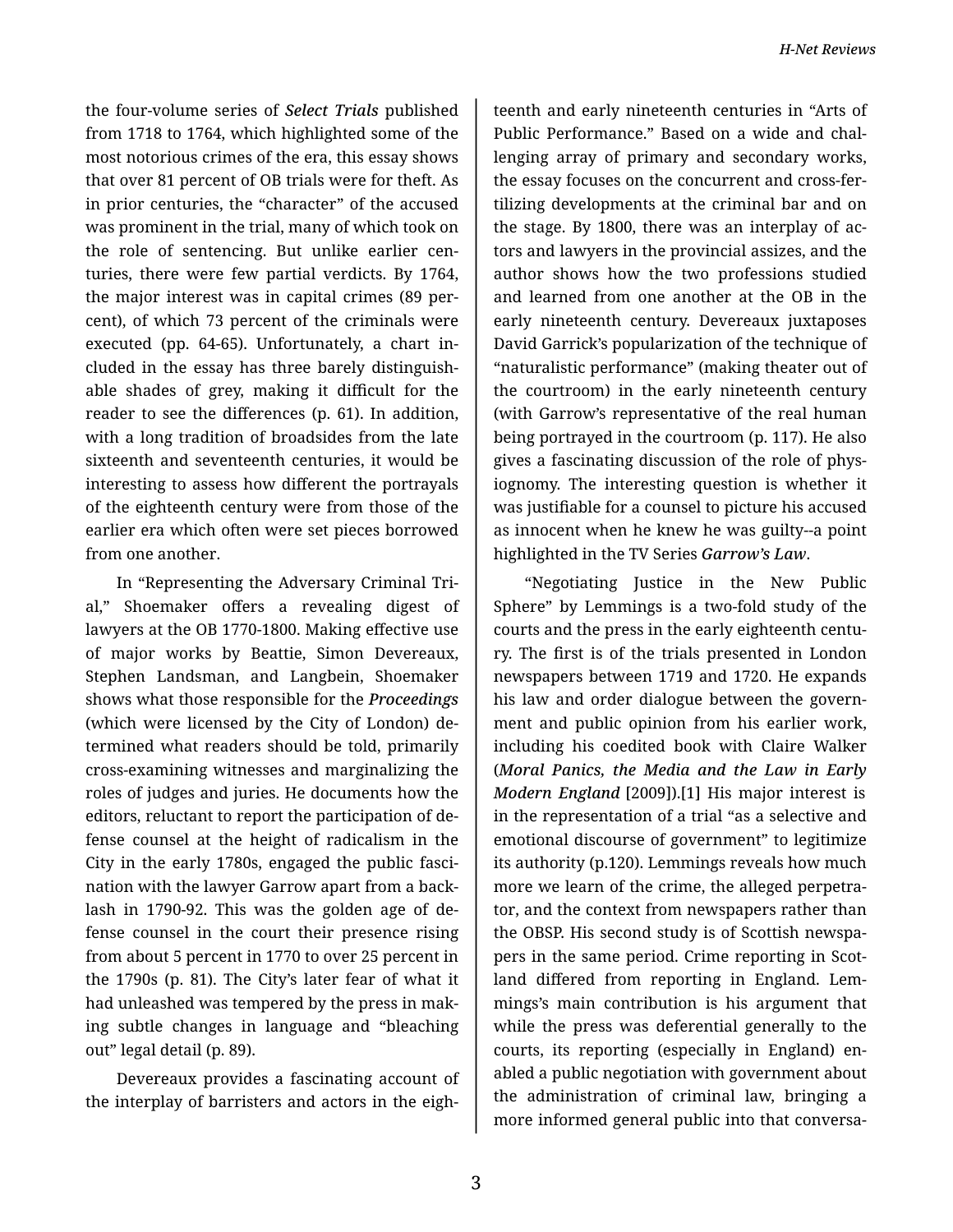tion. It would have been useful to conclude this discussion with how the politicians of the era read the public in creating major criminal law reform. [2]

Anne-Marie Kilday's "Contemplating the Evil Within" is a general account of attitudes to crimi‐ nality in Scotland between 1700 and 1840. Kilday's research base is some 6,500 criminal prosecutions at the Scottish Justiciary Court that she examined in her PhD thesis. Kilday argues that while there were few publication outlets in Scotland, offend‐ ers, and especially women, were treated with a "stringent attitude" for what the pubic saw as bad behavior (p. 165). Crime was relatively low by Eu‐ ropean standards, the accused were strongly en‐ couraged to confess, and the media was used as a regulatory control to remind potential criminals of their outcomes. The rate of conviction was high, and only when cases were "effectively in‐ controvertible" were trials permitted to proceed (p. 154). A short chapter, it would have been use‐ ful for the author to provide a few charts or tables to provide readers with the tangible evidence, and perhaps some numbers that give us progres‐ sions (or regressions) over time.

"Fiction or 'Faction'" by Allyson N. May is an insightful analysis of literary representations of the early nineteenth-century criminal courtroom from the 1790s through the 1830s--principally through the novels of William Ainsworth, Edward Bulwer-Lytton, Charles Dickens, Thomas Gaspey, and Theodore Hook. Authors who novelized the news sustained, distorted, and exaggerated it. As the English criminal justice system had been questioned fundamentally, with some major changes initiated by legislation, dissatisfaction was rife with portrayals of the fictional criminal attorney highlighted by Hook's *Gilbert Gurney* (1836) and the OB--which May considers the most extended fictional and sarcastic portrayal of its courtroom in the 1830s (pp.183-90). Judges were presented as severe and corrupt, counsel as glib and amoral, and attorneys of base status. Such representations contributed to public mistrust of the criminal trial which would deepen by the end of the nineteenth century.

The final essay, "Publishing Courtroom Drama for the Masses, 1820-1855" by Rosalind Crone, is a study of broadsides and pamphlets contemporary to the era that were published in *Lloyd's Weekly Newspaper.* These broadsides illuminate popular conceptions of the criminal justice process for pri‐ marily working-class audiences. Since these peo‐ ple became isolated from courtrooms, they eagerly sought knowledge of what they were missing. Crone concludes that there was little difference in the genres as they lifted texts directly from one another. Providing very useful charts of the evi‐ dence collected, she documents that while broad‐ sides moved the working class further from the reality of justice, the new weekly newspapers, such as *Lloyd's Weekly*, provided "neatly pack‐ aged" columns of criminal court intelligence meant to be informative and not provocative (p. 216). The cheap short books that were published separately (few survive) demonstrates the reading public's appetite that runs so adeptly through most of the chapters of this book.

In the end, the essays in this collection are thoroughly researched, asking as many newer questions as resolving older ones. Attractively produced, the book contains an excellent index that provides useful subheadings of general en‐ tries in addition to the usual personal and place names. It will serve as a useful work for courses on crime and criminal administration in modern England, as well as for the numerous generalists and specialists in history, law, and literature who maintain our fascination with the world of crime in Georgian and Victorian England.

## Notes

[1]. Also relevant is his recent monograph: David Lemmings, *Law and Government in Eng‐ land during the Long Eighteenth Century: From Consent to Command* (Basingstoke: Palgrave MacMillan, 2011).